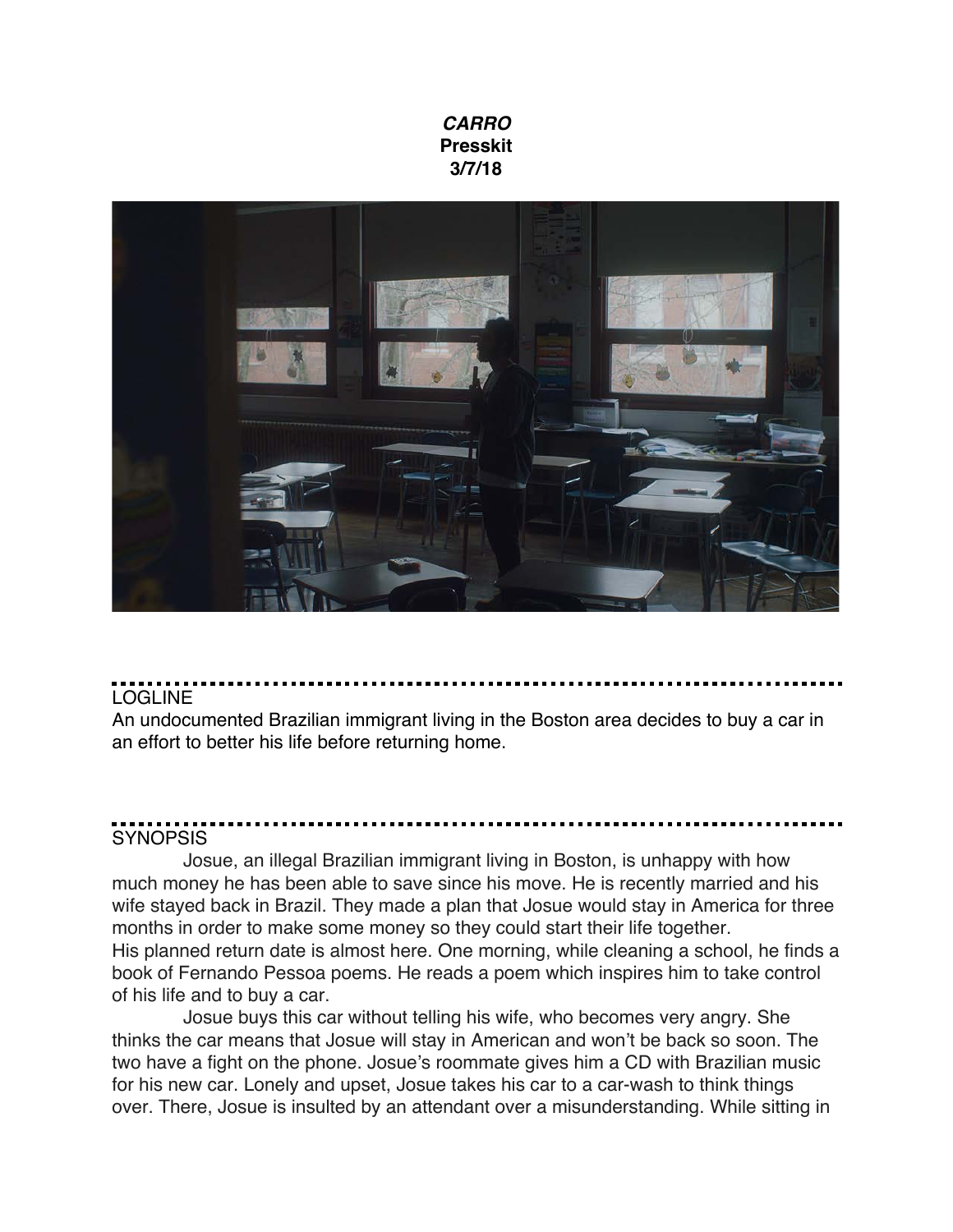his car, Josue puts on the CD he got as a gift and is transported back home for a few minutes while listening to Brazilian music.

## ABOUT THE FILM

My name is Gustavo Rosa -- I am the writer and director of CARRO, a short film about an undocumented immigrant living in the Boston area. Much of the film is based on my own background as an undocumented immigrant. Parts of the dialogue come from my own experience verbatim. My family and I immigrated to Boston illegally when I was a child. We remained undocumented in America for 13 years. Aside from my own experience, I tried to focus on the power of music while working on this film. As an undocumented immigrant, I was unable to return to Brazil, and so Brazilian music became a very important part of my life.

Boston is a cold city, and my family longed for any feeling of Brazil we could have while out there. In this movie, I have maintained the sound design very bare on purpose, with absolutely no soundtrack -- until the last 40 seconds. The goal is to put the audience in the mindset of someone who is spiritually homeless -- longing for the love and warmth of a country thousands of miles away. In the last 40 seconds, a beautiful, melancholic song by Chico Buarque called "Cordāo" transports our character, and hopefully the audience, back to Brazil. The goal is to show that music can be a connection not only to a place we have lost, but to what is left inside of us in the wake of that loss.

TECH

#### **Shot on:** RED ONE MX in RED RAW 4K Carl Zeiss SuperSpeeds Prime Lenses

**CREDITS** 

**Written and Directed by**: Gustavo Rosa

#### **Associate Producers:**

Fabio Basso Montanari David Lombino Pablo Tamarin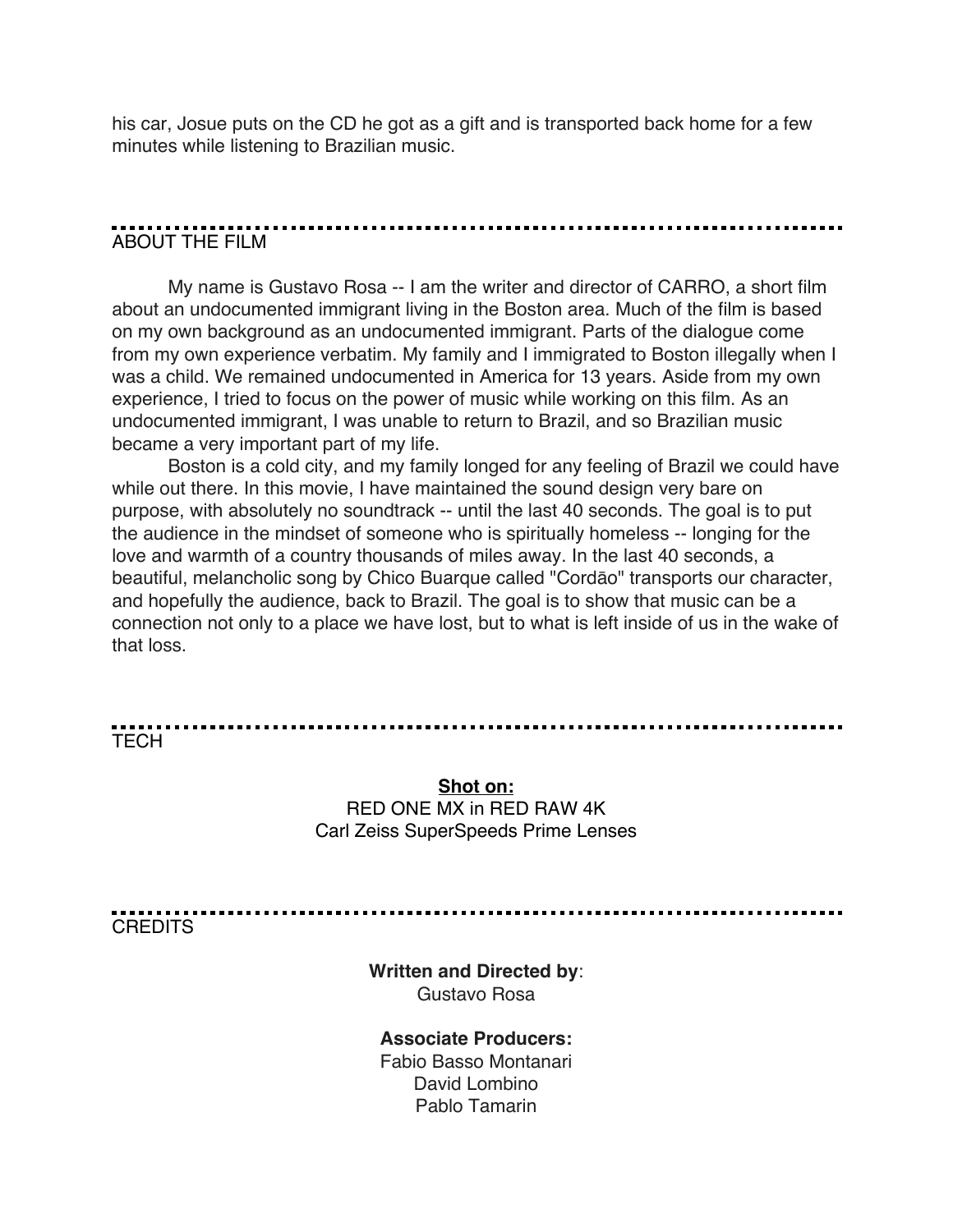#### **Producers:**

Edna Mateus João Otavio Mateus Rosa Brendon Kingsbury

#### **With:**

Victor Lucena Volnei Rosa Fernando Araujo Bia Gallo João Otavio Rosa Robert Caudy

#### **Crew:**

Angelos Rompolis Brendon Kingsbury João Otavio Rosa

**Digital Intermediate by:** HARBOR PICTURE COMPANY

#### **Supervising Colorist:** Joe Gawler

#### **Senior DI Producer:** Peter Boychuk

### **Conform Artist:**

Christian Farfan

#### **Post Coordinator:** Sheila Lobo

#### **DI Assistant:** Andrew Minogue

#### **Support Engineer:** Jerome Raim

#### **Account Executive:** Molle DeBartolo